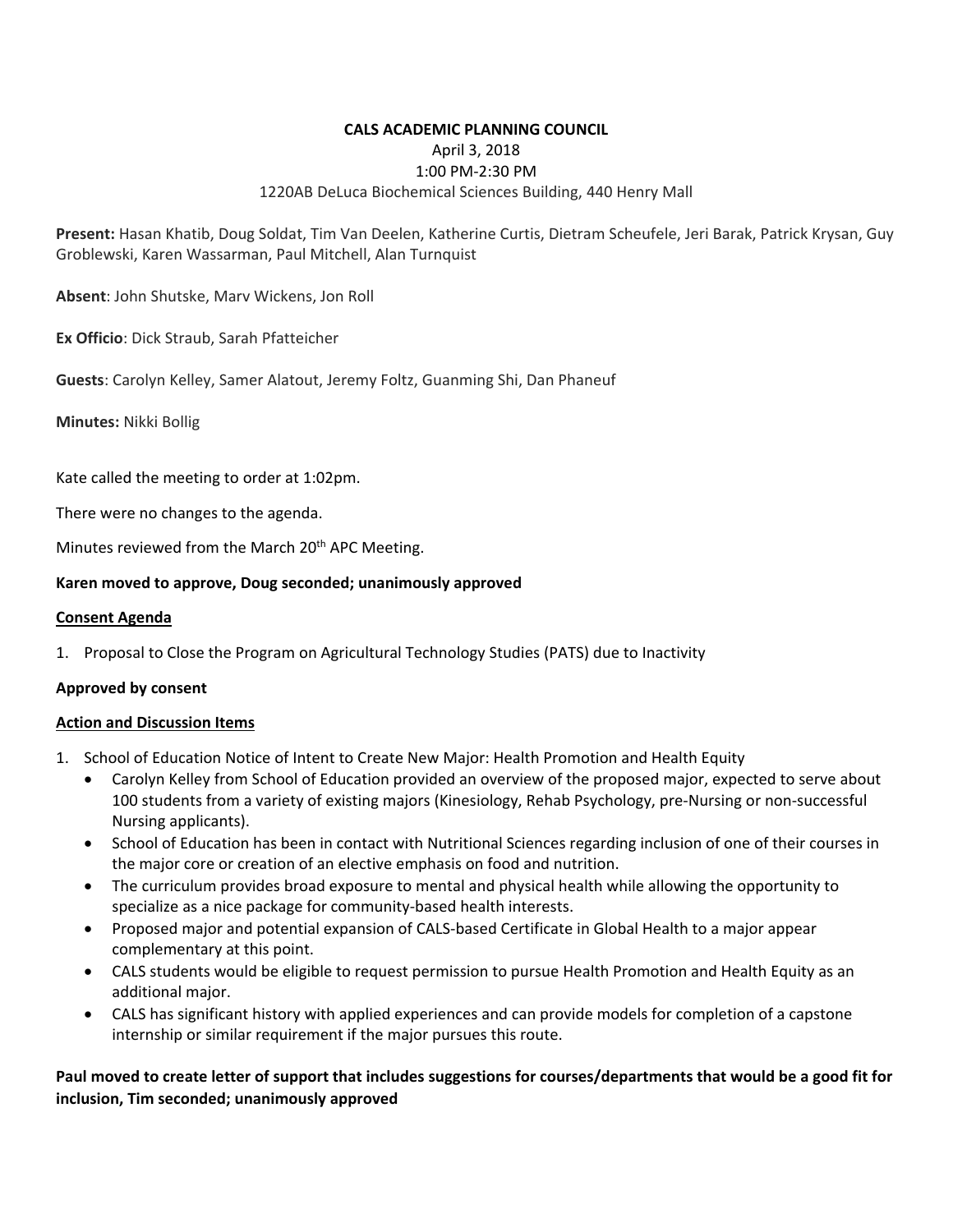- 2. AAE Program Review (first review)
	- Samer Alatout (C&E SOC) provided an overview of the department's strengths and challenges as well as recommendations from the review committee.
	- Overall, the state of the department is excellent and review recommendations from 2006 were thoroughly addressed. Key strengths include:
		- o Recent female hires
		- o Doubled undergraduate students declared in past 10 years (in both degrees)
		- o Certificates are successful
		- o Increased enrollment in courses (several large) CFI is above average and greater proportion of college CFI than their faculty numbers
		- o Reduced PhD time‐to‐degree
		- o Streamlined the curriculum and embedded assessment questions in multiple courses
	- Challenges:
		- o Undergrad time‐to‐degree > 4 years for both degrees (due to transfer students, in part)
		- o Targeted URM population could be improved but is typical for the field
		- o Haven't been able to complete open faculty hiring process (e.g., to get someone in trade econ)
	- Recommendations:
		- o Support open hire for faculty position. Department was able to take advantage of opportunistic hires with constraints versus open, flexible hires awarded by the APC in previous years. Has the lack of hire created bottlenecks in courses or is it primarily intellectual? Department expresses a need for econometrics and trade, but committee recognizes it is difficult to determine how this need compares with other college priorities.
		- o Most AAE students come from rural backgrounds while ABM students tend to come from more urban areas who perhaps did not get into School of Business – recommend connection between majors to address this tension
		- o AAE as major may be in trouble in 1‐2 decades due to dwindling number of students in major as percentage of total
		- o Undergraduates wanted better advising, esp. better connection with faculty increase faculty time with students
		- o Impressed with gender diversity and international students, but department would benefit from specific URM strategy
		- o REDA provides TAships
	- Committee recommended more involvement with GERS as a recruiting strategy.
	- Review process involved meeting with two faculty members, Director of Graduate Studies, Chair, two graduate students, and administrative support. Questionnaire sent to chair with input from faculty in department.
	- Tension between AAE/ABM based on student and faculty interviews, not data. Committee recommends more definitive understanding of phenomenon and strategies to address it. It's possible this is a college‐wide problem and not unique to AAE. AAE program happens to appeal to a variety of students from different backgrounds.
	- Committee would like to discuss the following at the next meeting with the AAE department chair:
		- o How does undergrad time‐to‐degree compare with college and nationally? How does URM enrollment compare with the college, campus, and other national ag econ programs?
		- o Data on enrolled students and degrees earned.
		- o Has the review sparked any curricular/course changes?
- 3. AAE Proposal to Create Revenue‐Generating MS Program (second review)